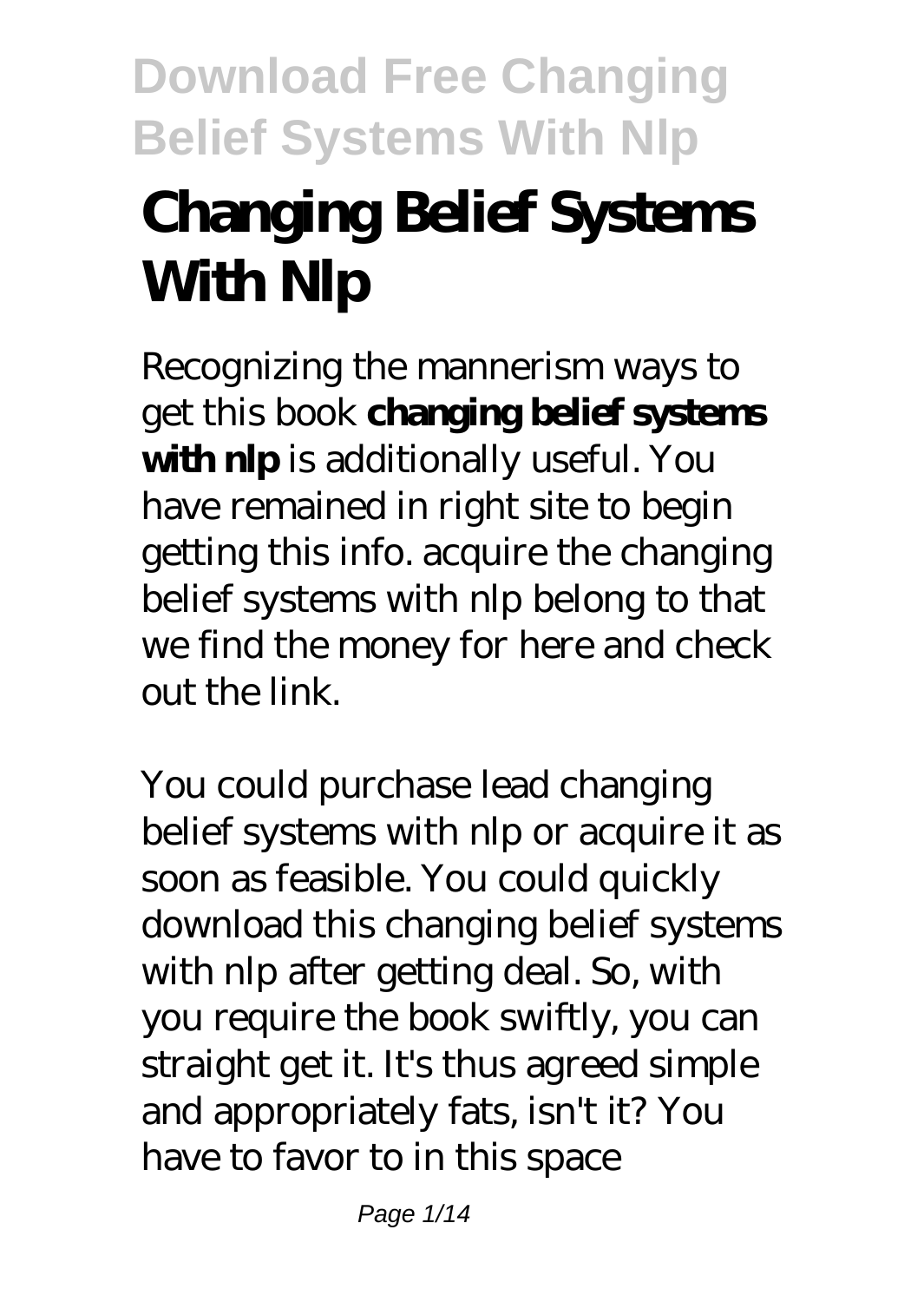#### *How To Change Beliefs*

Program Your Mind Like a Computer | Dr Richard Bandler (CO-Founder of NLP)*The Power of Beliefs - Tony Robbins How to Eliminate Self Limiting Beliefs Using a Simple NLP Technique* What is CAFI? (Use it to DESTROY Limiting Beliefs) **How to Change Beliefs: 4-Step Neuro-Semantic NLP technique**

How to change your limiting beliefs for more success | Dr. Irum Tahir | TEDxNormalHow to Change Your Beliefs in 30 Seconds! (This Works!) **Destroy Limiting Beliefs - Simple NLP Technique NLP Techniques | Belief and Belief Change**

The Submodality Belief Change Healing Your Negative Core Beliefs Rewrite Your MIND (40 Million Bits/Second) | Dr. Bruce Lipton \"It Page 2/14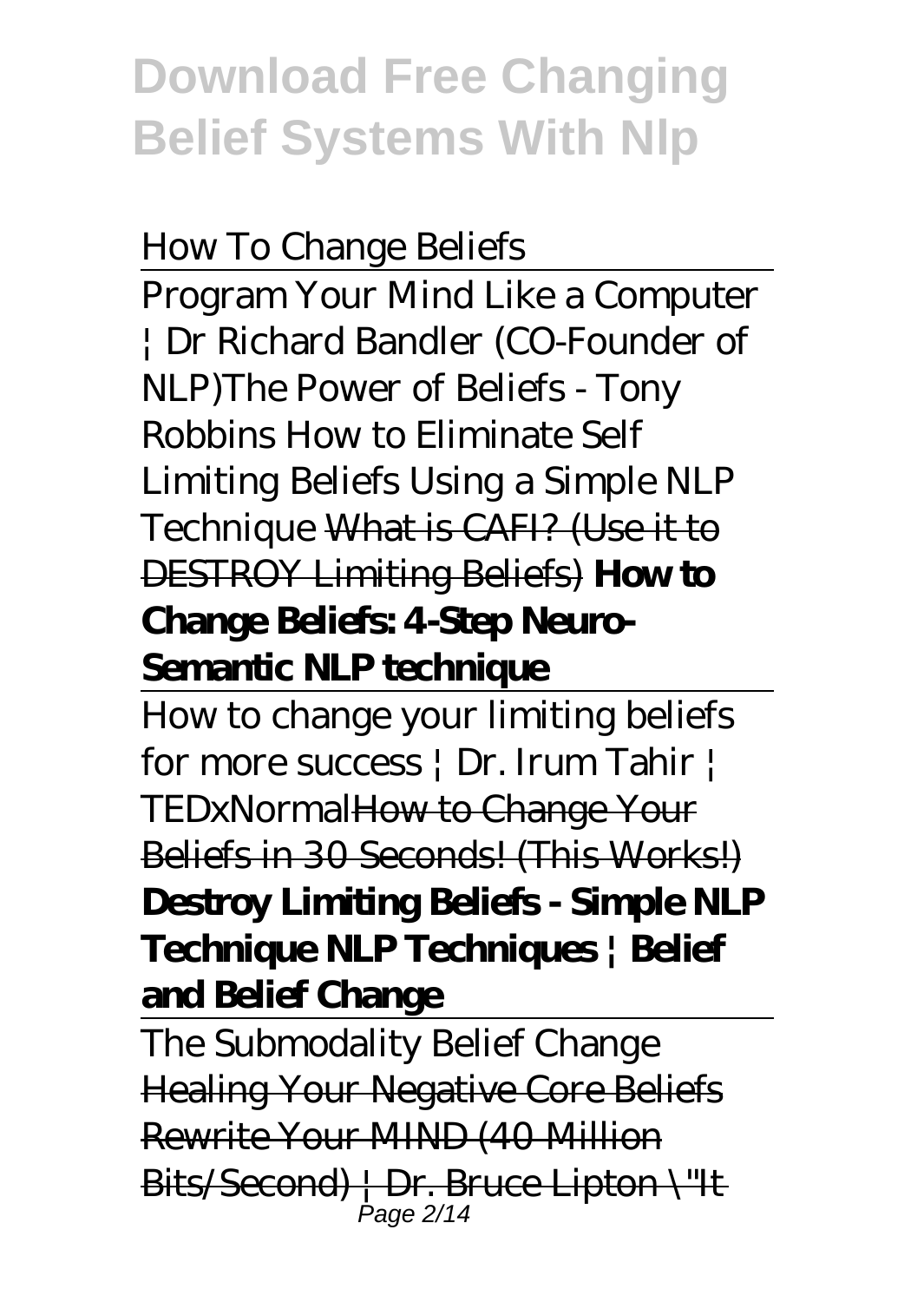Takes 15 Minutes\" **3 NLP Techniques You Must Know Abraham Hicks - An Easy Way To Change Old Beliefs** The Secret Knowledge Of Believing How to Change DEEP Rooted Subconscious Beliefs (this changed my life) **The POWER of BELIEF -- Change Your Mindset to CHANGE YOUR REALITY! (Law of Attraction)** Training NLP with Tony

Robbins

How to DESTROY Limiting Beliefs to achieve EFFORTLESS manifestation: Do this one exercise

BRUCE LIPTON - BIOLOGY OF BELIEF

- Part 1/2 | London RealAbraham Hicks: How to Change Core Beliefs... Changing Beliefs with Sleight of Mouth - Doug O'Brien. 1080p Robert Dilts | Bolstering your immunes system with NLP *Tony Robbins - How to Overcome limiting Beliefs* How to Page 3/14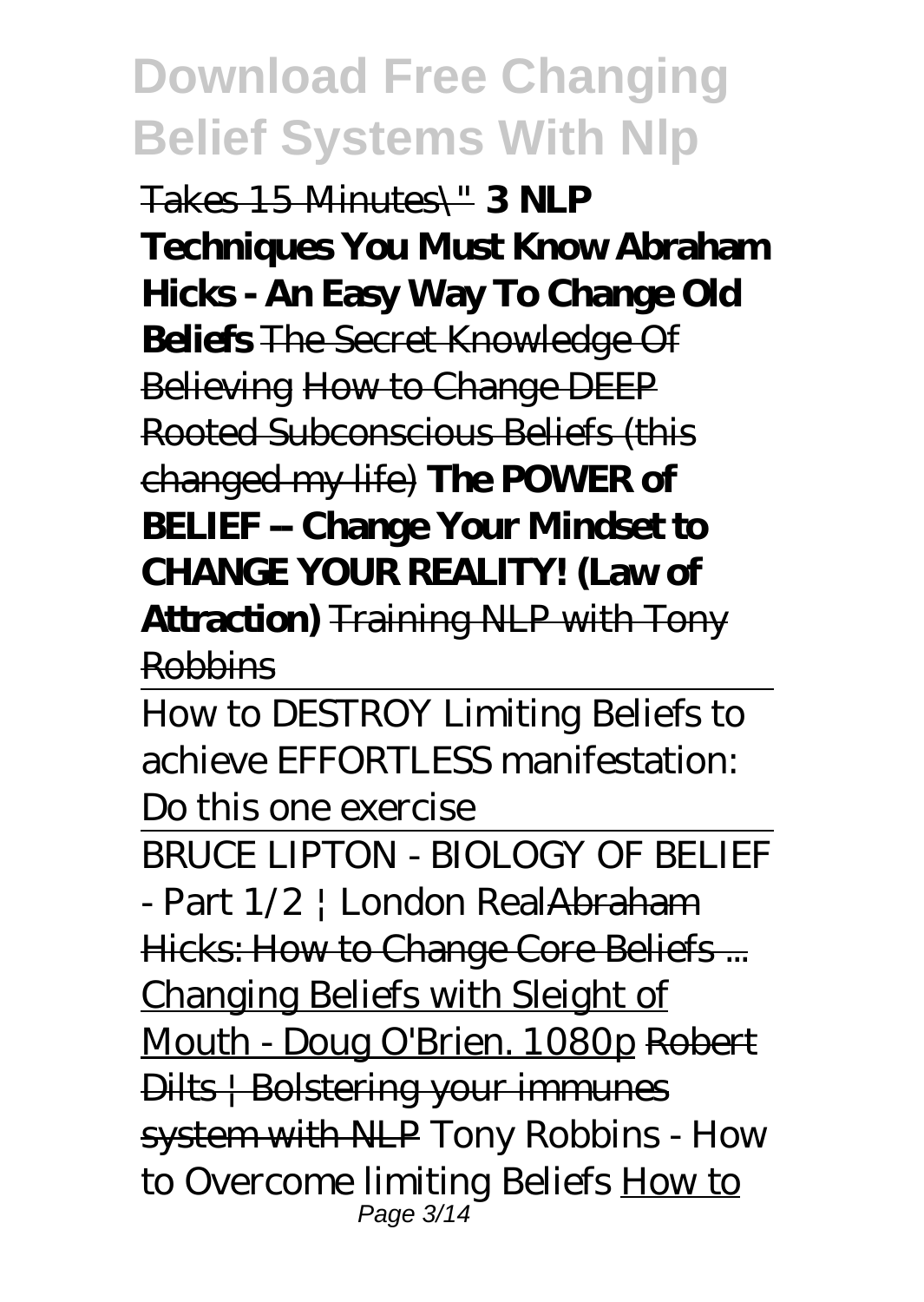Breakthrough a Limiting Belief in 6 Steps using Neuro Linguistic Programming How to Change a Belief - Teal Swan

Bruce Lipton 7 ways to reprogram your subconscious mindBelief System - NLP How To Actually Change Beliefs In Subconscious Mind (They will never tell you this) Changing Belief Systems With Nlp

The material offered in Changing Belief Systems with NLP strongly relates to how the logical levels of conceptual experiences (beliefs, values and identities) preframe concrete interventions at the environmental (anchors), behavioural (techniques) and capability (strategies) levels.

Changing Belief Systems with Neuro ... - Amazon.co.uk The material offered in Changing Page 4/14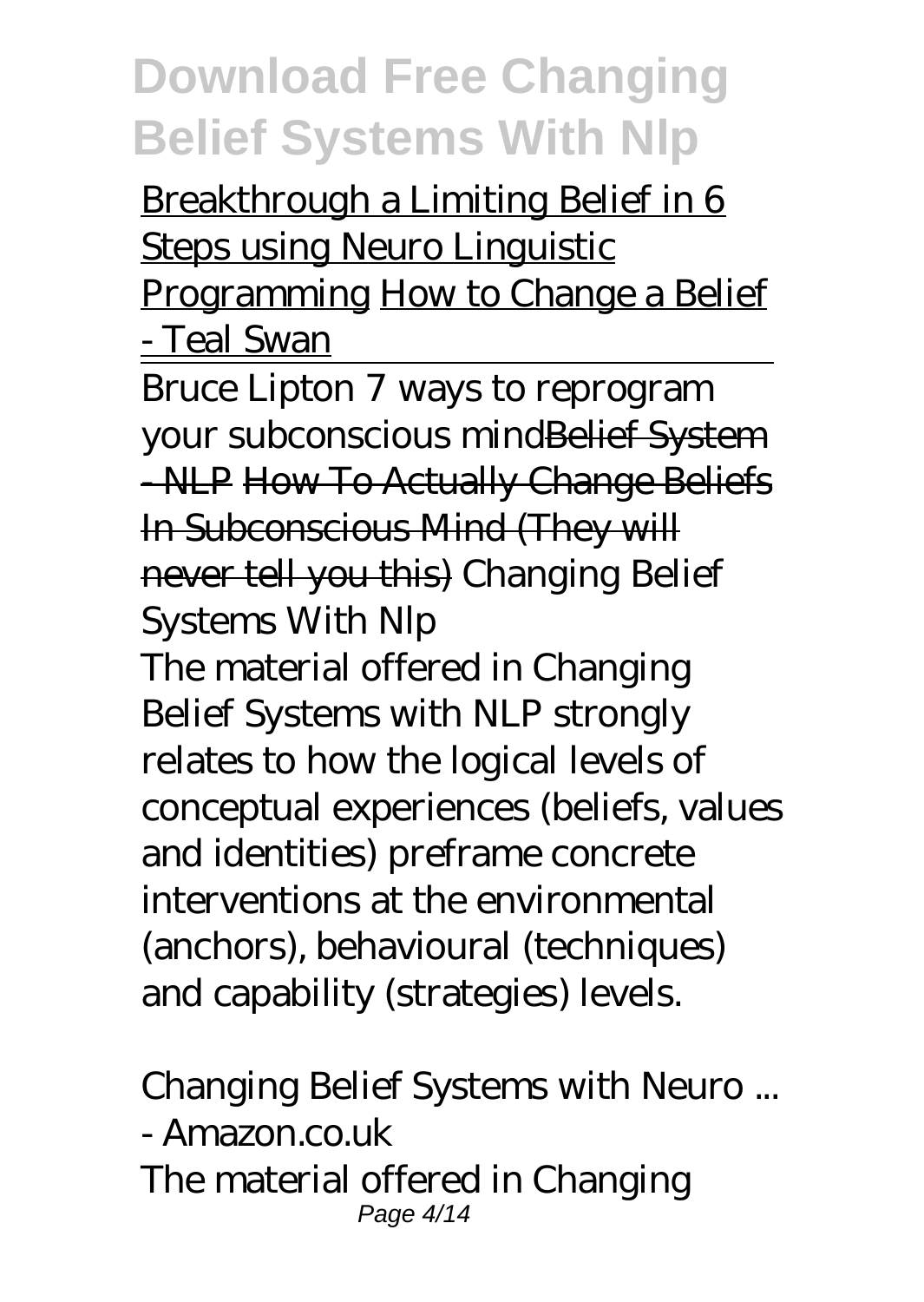Belief Systems with NLP strongly relates to how the logical levels of conceptual experiences (beliefs, values and identities) preframe concrete interventions at the environmental (anchors), behavioural (techniques) and capability (strategies) levels.

Changing Belief Systems With NLP by Robert ... - Amazon.co.uk One of the most well respected developers and innovators in the field, Robert has been involved with NLP since its infancy in the early 70s and is a seminal contributor to the basic concepts and presuppositions of NLP. His many publications include 'Changing Belief Systems with NLP' and 'Beliefs - Pathways to

Health & Wellbeing' Read more

New Tools: Changing Belief Systems - Page 5/14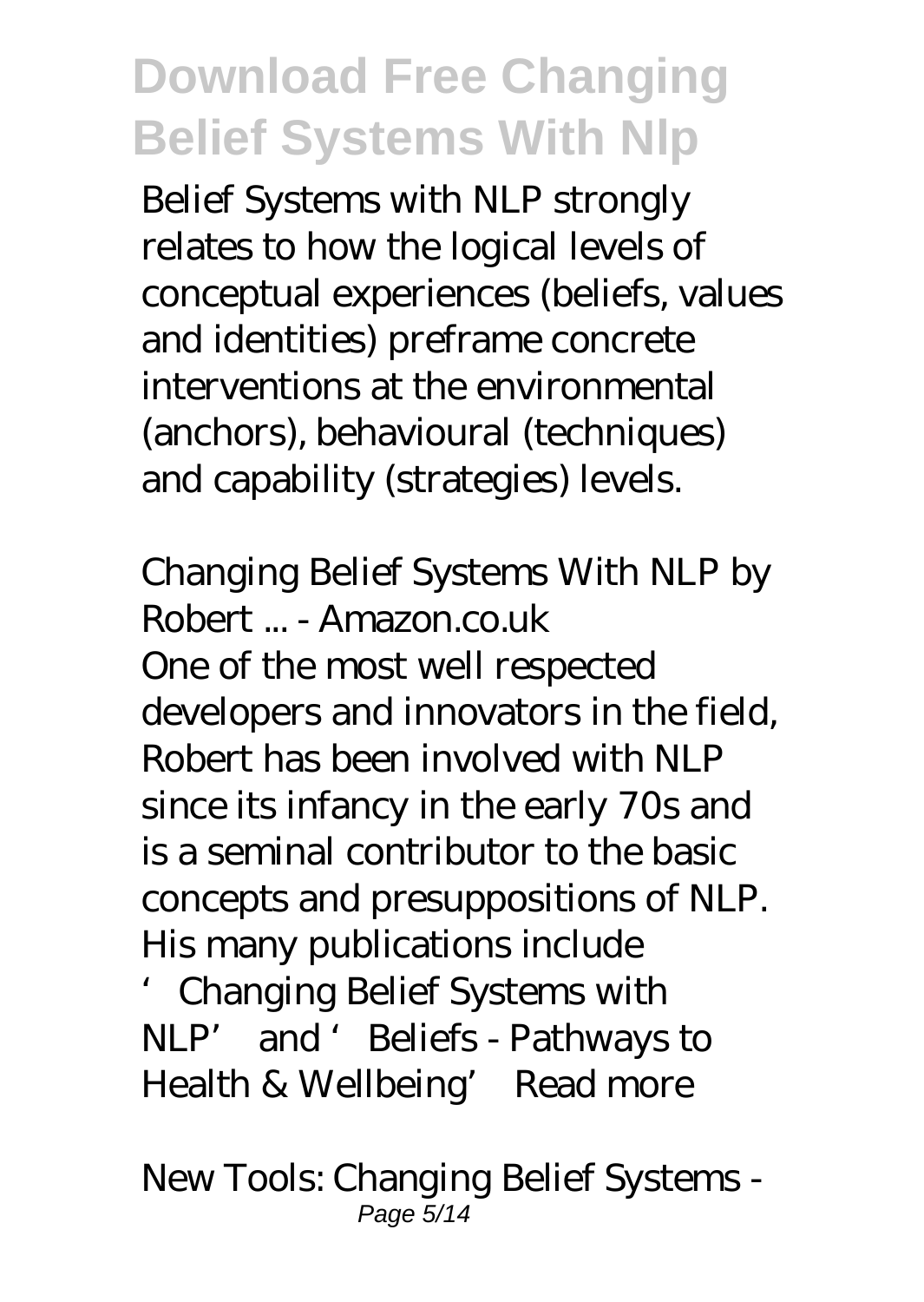itsnlp.com

Changing Belief Systems with NLP book. Read 6 reviews from the world's largest community for readers.

Changing Belief Systems with NLP by Robert B. Dilts

NLP Techniques. Neuro Linguistic Programming is a modelling approach that offers a toolkit of approaches for dealing with life's opportunities and challenges. It is a very practical discipline, concerned with bringing results into the real world now. It's starts with an attitude of curiosity, we're interested in how things work.

NLP Belief Change. What beliefs work best? - NLP Technique NLP techniques for changing beliefs – the benefits. The benefit of this exercise is at least twofold. When you Page 6/14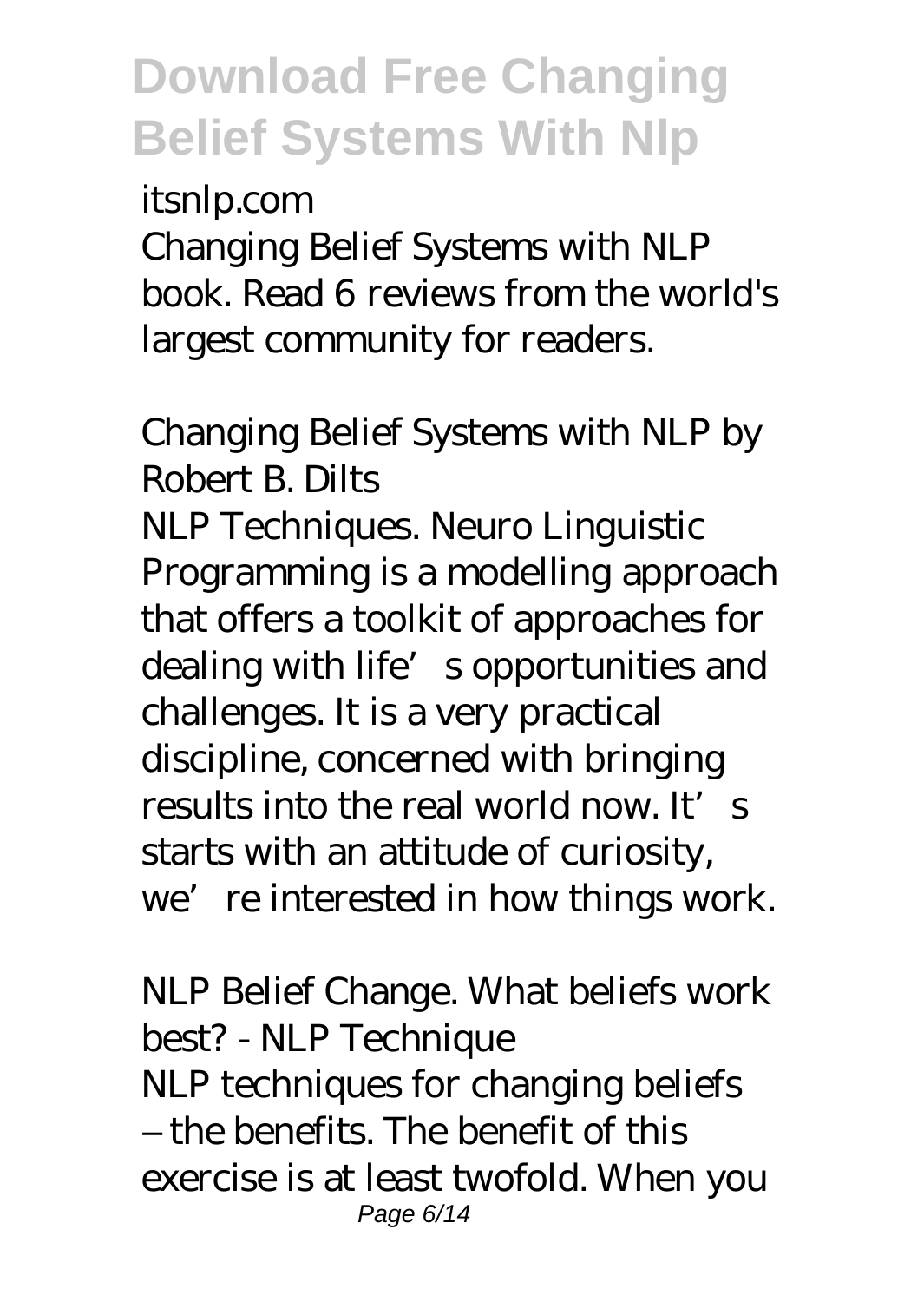have performed it in respect of the person that you despise, you can open your heart and no longer, so to speak, put him in a pit. When you have performed it in respect of the person you admire, you no longer place him on a pedestal.

NLP techniques for changing beliefs NLP Beliefs Exercise. Write down 5 beliefs that you hold with absolute certainty. They can be very simple, for example I love my dog, I really like ice cream, the world is round. This is a useful warm up exercise exercise to remind us how we represent strong beliefs. Read through the NLP presuppositions, which appear above. Choose two that would be useful to believe strongly.

NLP Belief Change. What beliefs work Page 7/14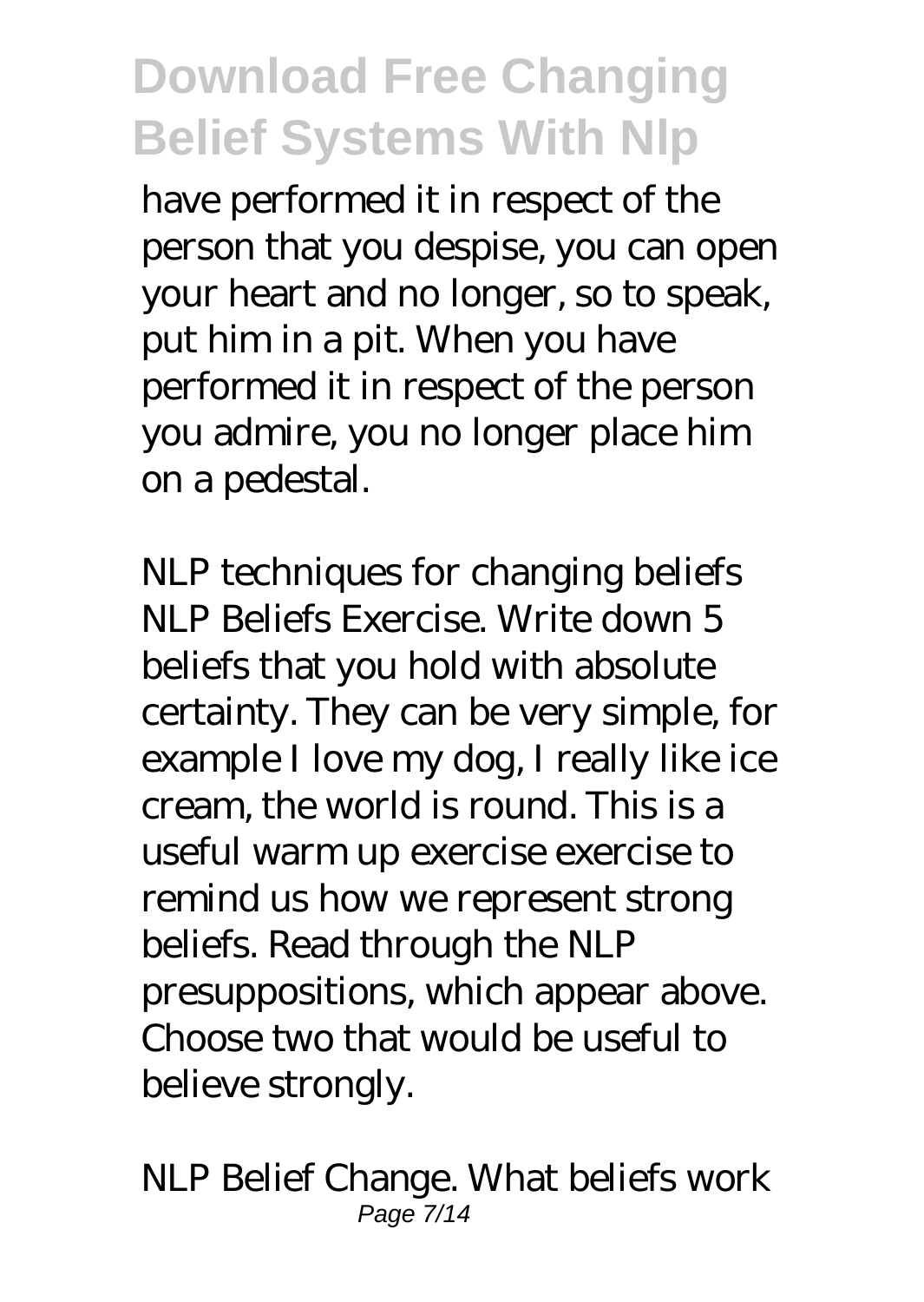best? - What is NLP? How to Change Beliefs Using NLP Submodalities is framed in the template submodalities. If the unconscious mind has approved the change and you have done accurate work, the meaning of the experience will shift to reflect the qualities associated with the template submodalities. You might need to repeat the shift two or three times to automate it.

How to Change Beliefs Using NLP ... - Success with Suzy The material offered in Changing Belief Systems with NLP strongly relates to how the logical levels of conceptual experiences (beliefs, values and identities) preframe concrete interventions at the environmental (anchors), behavioural (techniques) Page 8/14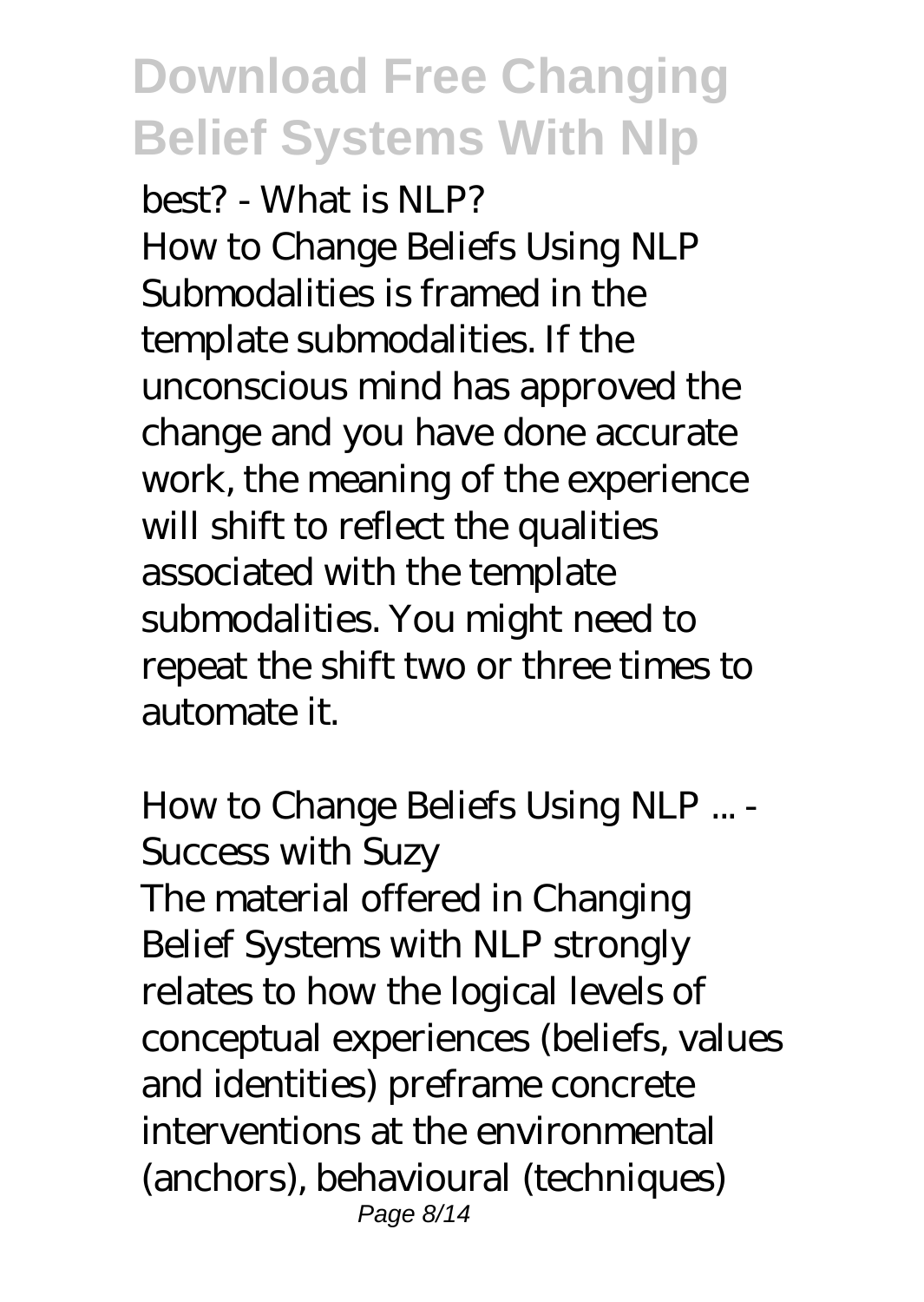and capability (strategies) levels.

Changing Belief Systems With NLP: Robert ... - amazon.com In effect, voluntary change of submodalities on the part of the subject was often found to alter longterm the concommitant 'feeling' response, paving the way for a number of change techniques based on deliberately changing internal representations. NLP co-originator Richard Bandler in particular has made extensive use of submodality manipulations in the evolution of his work.

submodalities Video - Affordable NLP Practitioner Courses ... Find helpful customer reviews and review ratings for Changing Belief Systems with Neuro-Linguistic Page 9/14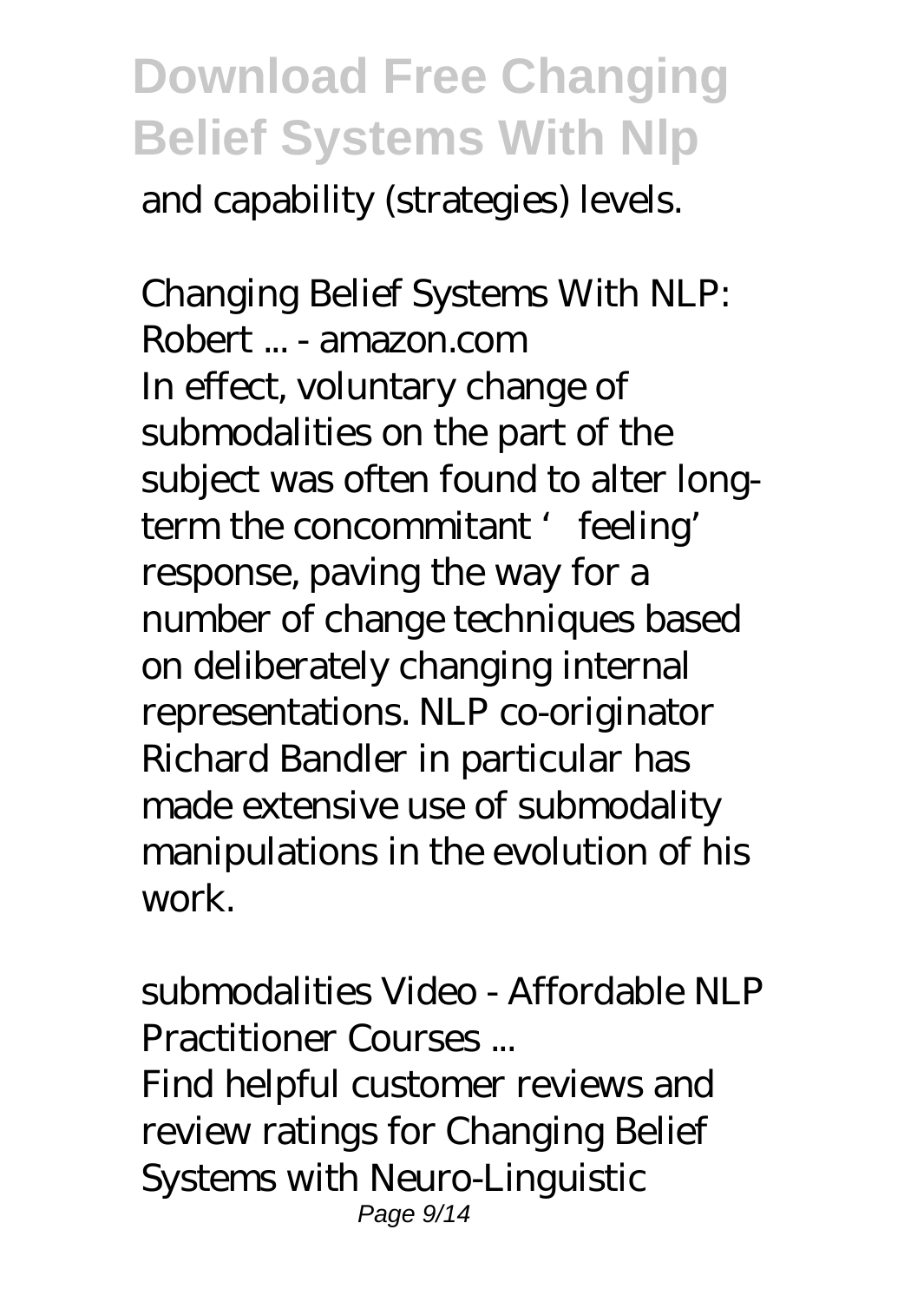Programming [ NLP ] at Amazon.com. Read honest and unbiased product reviews from our users.

Amazon.co.uk:Customer reviews: Changing Belief Systems ... Changing Belief Systems with NLP describes advanced NLP techniques for identifying and influencing key beliefs. NLP provides a model of the mind and a set of behavioral tools that can allow people to unlock some of the hidden mechanisms of beliefs and belief systems.

Changing Belief Systems with Nlp by Dilts Robert - AbeBooks Buy By Robert B. Dilts Changing Belief Systems with Neuro-Linguistic Programming [ NLP ] [Hardcover] by Robert B. Dilts (ISBN: 8601409727547) from Amazon's Page 10/14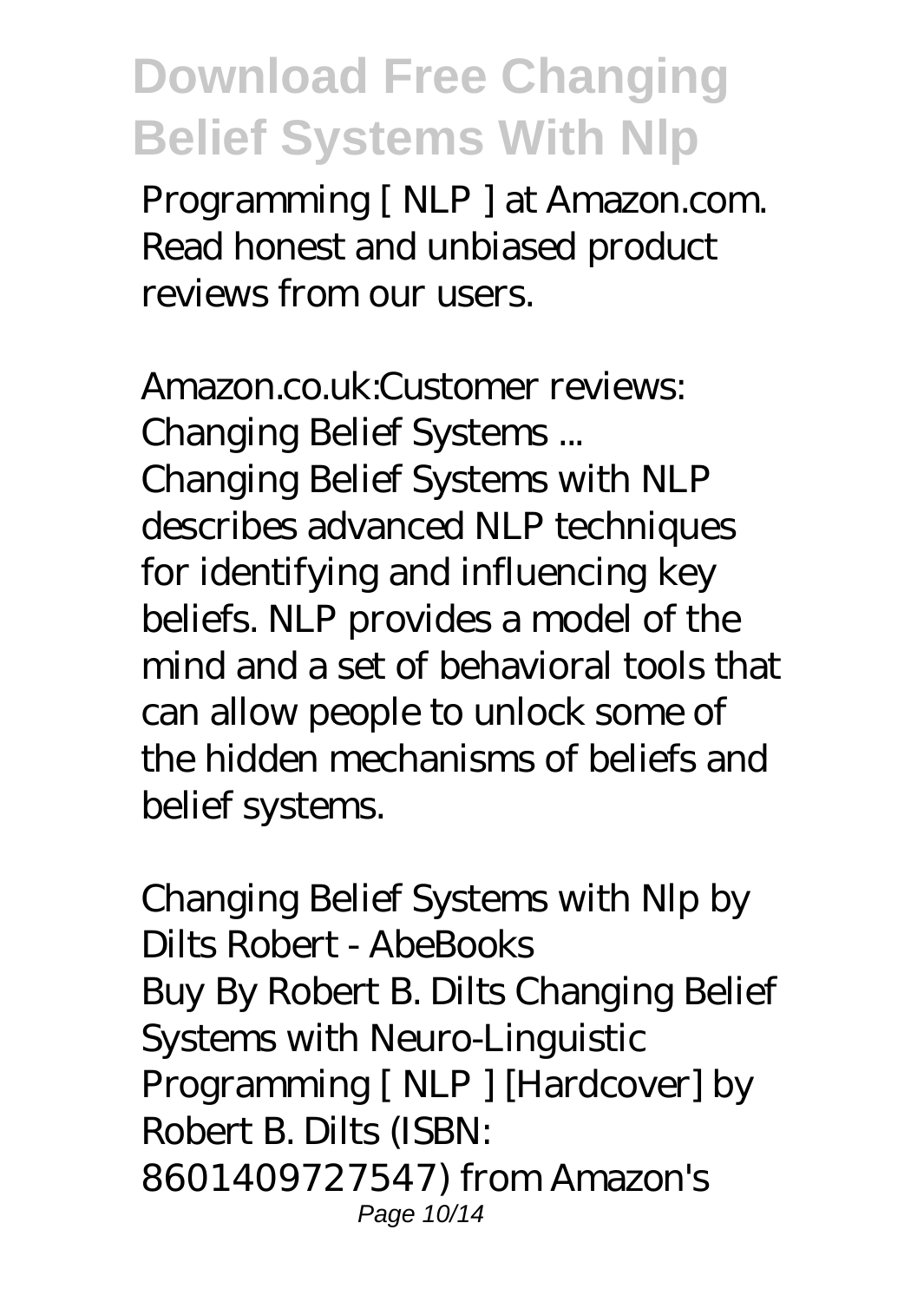Book Store. Everyday low prices and free delivery on eligible orders.

By Robert B. Dilts Changing Belief Systems with Neuro ...

Hardcover: 221 pages Our beliefs are a very powerful influence on our behavior. It is widely understood that if someone really believes he/she can do something, he/she will do it; but if he/she believes something is impossible, no amount of effort will convince him/her that it can be accomplished. Our beliefs about ourselves and what is possible greatly affected our day to day effectiveness.

Changing Belief Systems with NLP - Journey to Genius Changing Belief Systems with NLP. by Robert Dilts. This book is a result of the author's extensive exploration of Page 11/14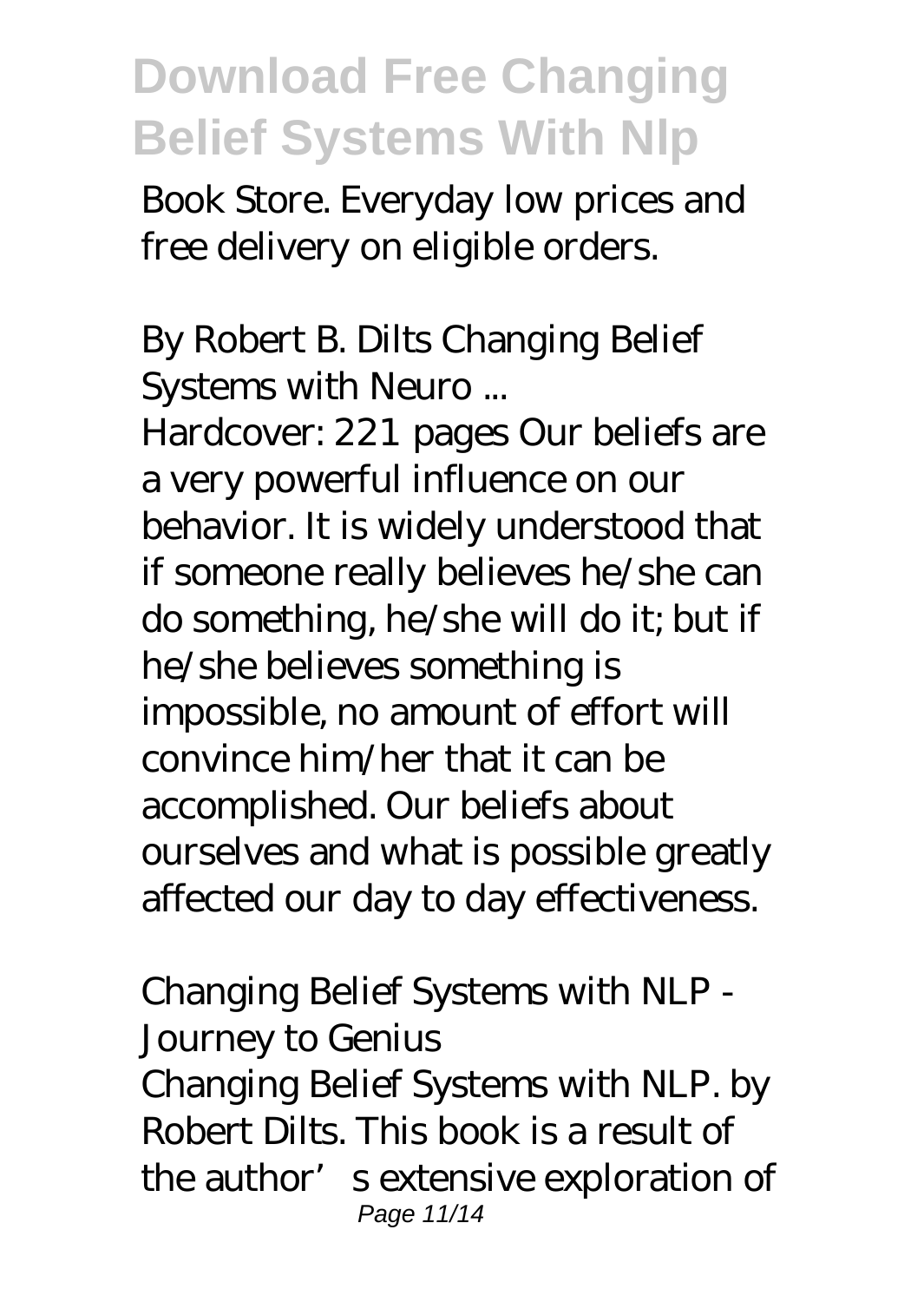the underlying processes which influence beliefs using the tools of NLP. It is primarily drawn from a manuscript of a seminar on belief change.

Changing Belief Systems with NLP | tonyrobbins.com

Changing Belief Systems With NLP: Amazon.es: Dilts, Robert Brian: Libros en idiomas extranjeros Selecciona Tus Preferencias de Cookies Utilizamos cookies y herramientas similares para mejorar tu experiencia de compra, prestar nuestros servicios, entender cómo los utilizas para poder mejorarlos, y para mostrarte anuncios.

Changing Belief Systems With NLP: Amazon.es: Dilts, Robert ...

Changing Belief Systems with NLP describes advanced NLP techniques Page 12/14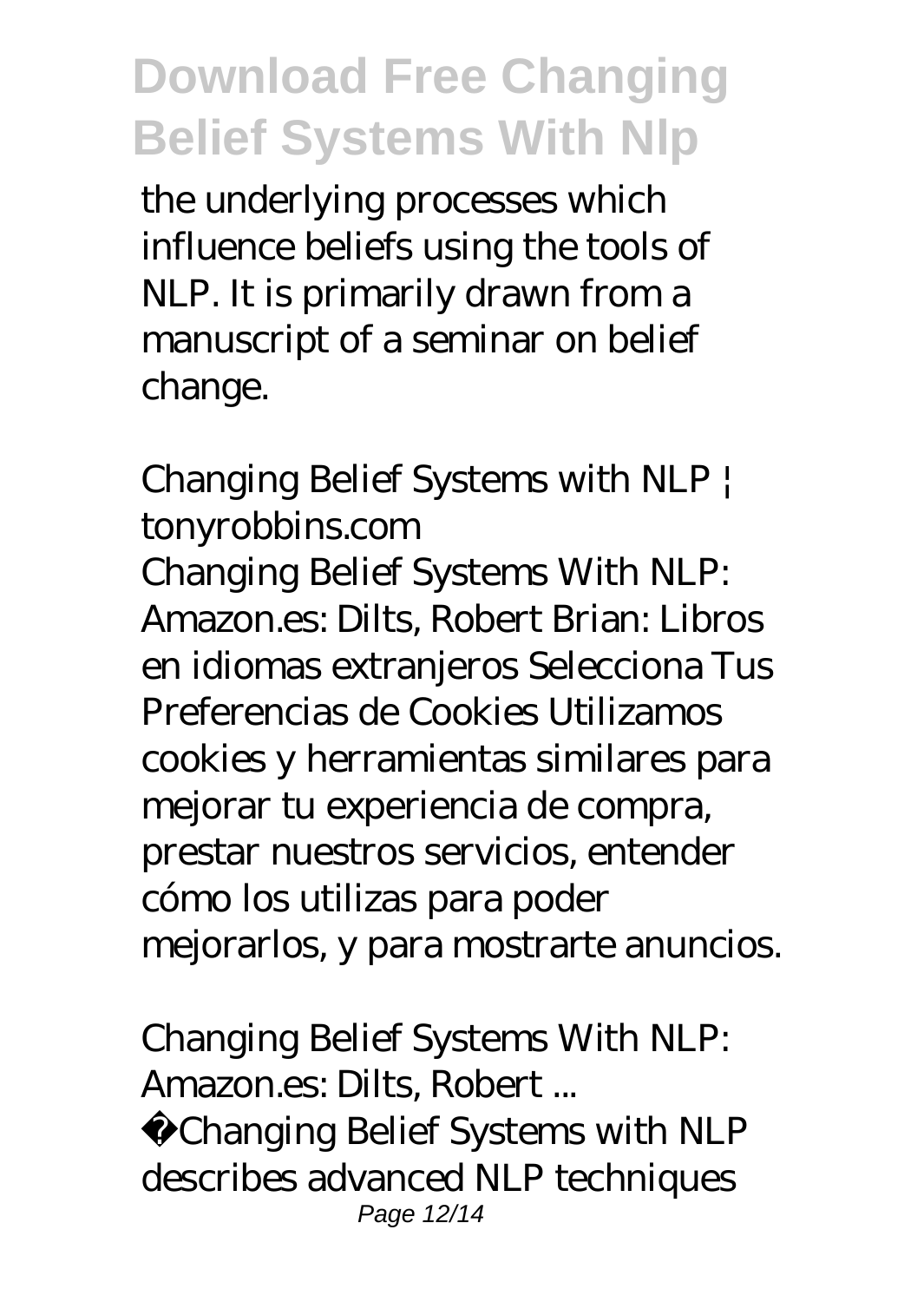for identifying and influencing key beliefs. NLP provides a model of the mind and a set of behavioral tools that can allow people to unlock some of the hidden mechanisms of beliefs and belief systems. Through the processes of NLP, be…

Changing Belief Systems With NLP on Apple Books

In NLP a Limiting Belief is a Belief or decision we make about ourselves and/or our model of the world that limit the way we live. That limiting belief will be inside the system within our internal world therefore shaping our responses to the external world and opportunities around us. Language provides insight into our belief system.